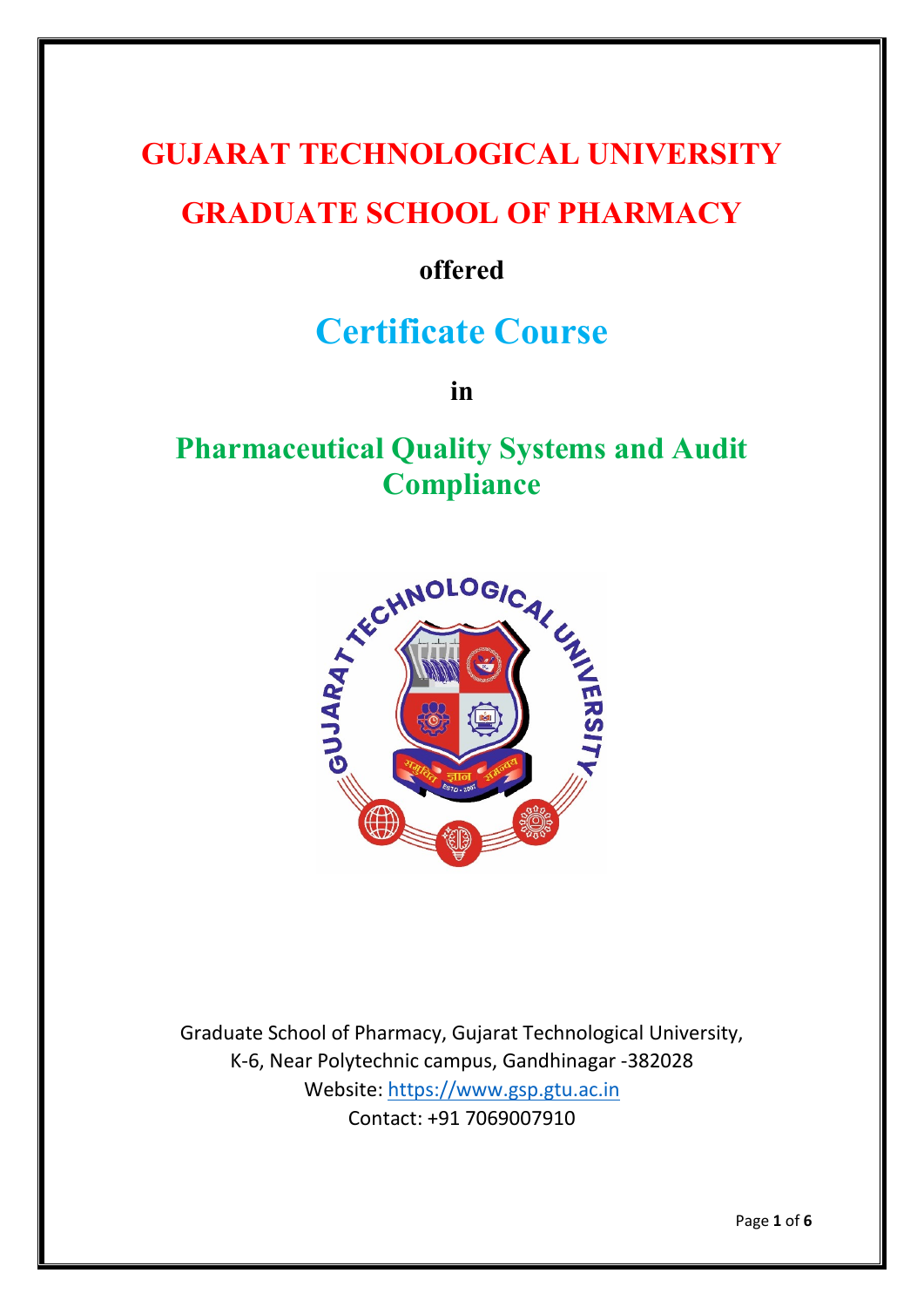#### **Background**

The Gujarat Technological University (GTU) has established its Constituent PG School named Graduate School of Pharmacy (GSP) in 2017 at GTU Gandhinagar Campus. Currently, GSP is running M.Pharm courses in Pharmaceutical Regulatory Affairs (PRA), Pharmaceutical Quality Assurance (PQA) and Pharmaceutics. The GTU has developed the advance research facilities at the Graduate School of Pharmacy to cater the need of Students, Faculties, Research Scholars and Industries.

#### **Introduction about the course:**

This course deals with the various aspects of quality and quality systems like TQM (total quality management), Six Sigma, and Six system Inspection models with regards to pharmaceutical Industry. Other quality standards like ISO 9001:2015, WHO-GMP, 21 CFR part 21, ICH Q10 and NABL accreditation will also be covered.

This certificate course deals with the understanding and process for auditing in pharmaceutical industries. This also covers the methodology involved in the auditing process of different in pharmaceutical industries.

Auditing is a critical function within a pharmaceutical company. It provides management with information about how effectively the company controls the quality of their processes and products. Auditors must perform their jobs competently to ensure their company's compliance with pharmaceutical regulations and other quality standards. This 'Pharmaceutical Audit Compliance and Quality Systems certificate course' is specifically designed to address the knowledge and challenges of GMP auditing for the pharmaceutical industry and present the basic competencies required to effectively perform the auditor's assigned responsibilities.

#### **Course Highlights:**

- $\triangleright$  Assignments for all the course modules for continuous evaluation and guidance.
- $\triangleright$  Interactive or online live sessions on all key areas of the course giving all flexibility to the participants.
- ➢ Online classes for all the modules will be conducted on the weekends. Moreover, a doubt clearing session will also be scheduled before the examination.
- ➢ All the efforts are made by GTU-GSP faculty members to make the entire course modules easily understandable.
- $\triangleright$  At the end of each course modules, the trainers shall obtain feedback from the participants using specially designed questionnaires.
- $\triangleright$  All learning and training delivery initiatives shall be conducted in English.

#### **Eligibility:**

Any Life sciences graduate/B Pharm/ M. Pharm, MSc in science disciplines/ any diploma /degree holders. Working professionals of any of the following industry types Drugs or Food manufacturing, Medical Device, Ayurveda, Pharmaceutical Industry Regulation, Clinical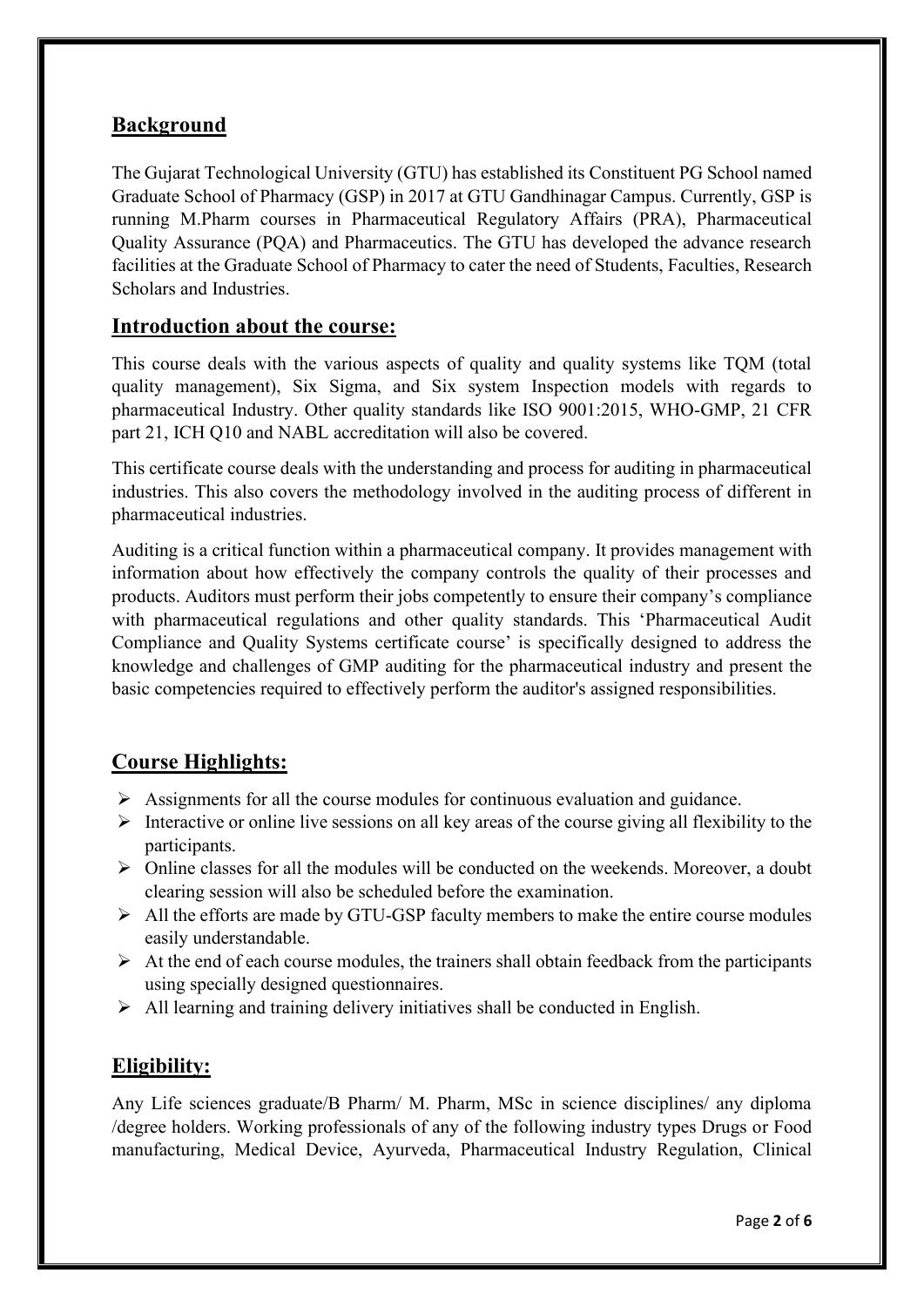Research, Homeopathic or Ayurveda Medicine Manufacturing, Cosmetic Manufacturing, Biotechnology or any related industry are highly encouraged to apply for the certification.

#### **Program Structure:**

Duration: 03 Months No. of Seats: 30 Theory: 03 Hours lecture on Saturday

#### **Credit:** 02

**Mode:** Being an e-course, the program will be based on a combination of weekly online lectures, Interactive discussion and e-submission of assignments.

#### **Course Fees:**

Rs. 10000/- for Indian nationals and 200 USD for overseas professionals. This covers the certification registration fee and examination fee.

#### **Re- Examination:**

In case the participant is not able to pass the certification exam in first attempt/exam notification, he/she will have to re- register for the next scheduled examination by submitting re- registration form along with the re- registration fee of Rs. 1500/- (50 USD). However, the participants will be given sufficient flexibility in scheduling their "First" certification exam.

#### **Program syllabus (Brief Outline):**

| Module | Content                                                                                                                                                                                                                                                                                                                                                                                                  | <b>Hrs</b><br>(Approx.) |
|--------|----------------------------------------------------------------------------------------------------------------------------------------------------------------------------------------------------------------------------------------------------------------------------------------------------------------------------------------------------------------------------------------------------------|-------------------------|
| 1      | Introduction to Quality: Evolution of Quality, Definition of<br>Quality, Dimensions of Quality, Quality as a Strategic<br>Decision: Meaning of strategy and strategic quality<br>management, mission and vision statements, quality policy,<br>Quality objectives, strategic planning and implementation,<br>McKinsey 7s model, Competitive analysis, Management<br>commitment to quality Customer Focus | 3                       |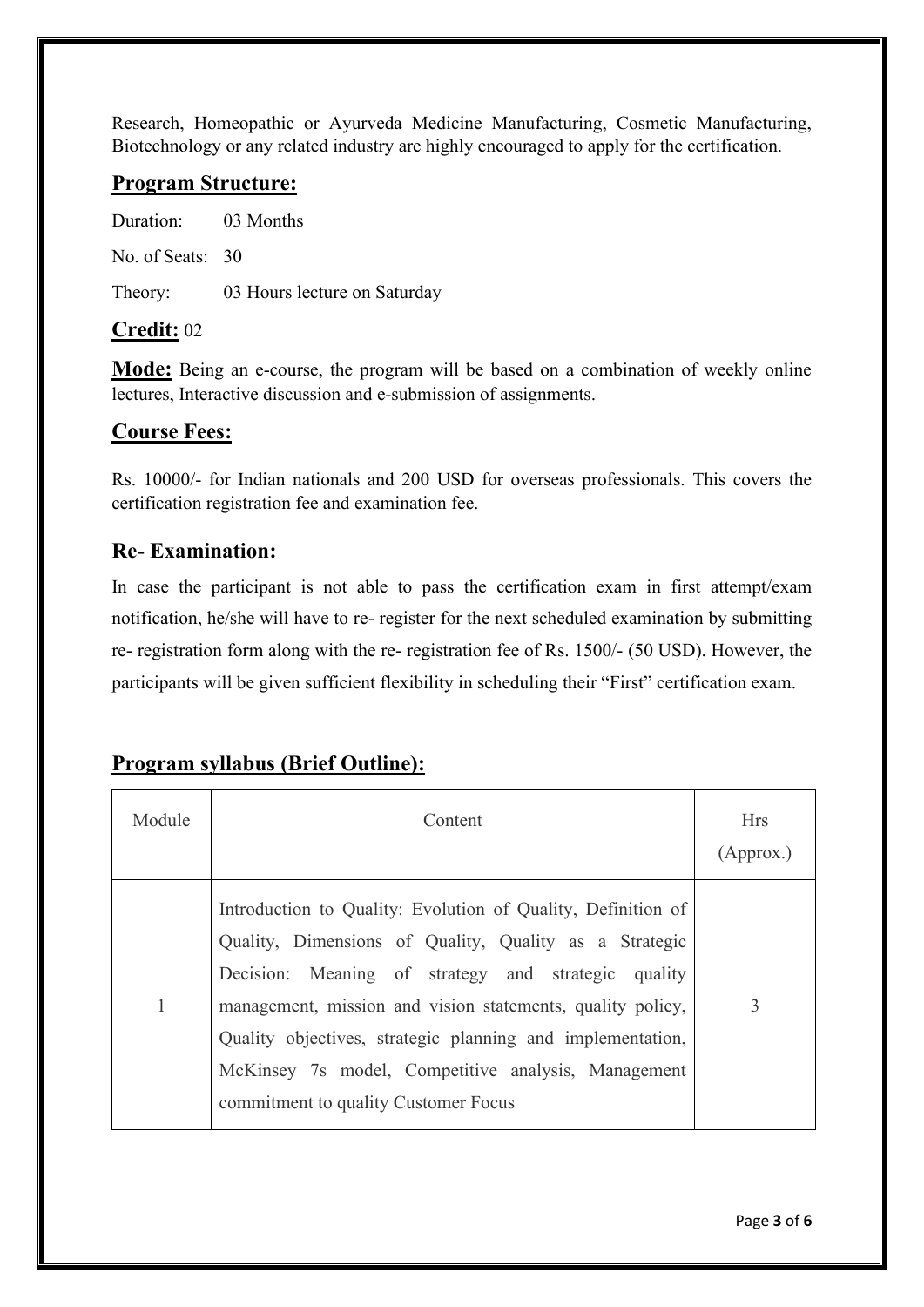| $\overline{2}$ | Pharmaceutical quality Management: Basics of Quality<br>Management, Total Quality Management (TQM), Principles of<br>Six sigma, ISO 9001:2015,                                                                                                                                                                                                                                                                                                                                                                                                                                                                                                              | $\overline{4}$ |
|----------------|-------------------------------------------------------------------------------------------------------------------------------------------------------------------------------------------------------------------------------------------------------------------------------------------------------------------------------------------------------------------------------------------------------------------------------------------------------------------------------------------------------------------------------------------------------------------------------------------------------------------------------------------------------------|----------------|
| $\overline{3}$ | Pharmaceutical Quality Management - ICH Q10, Knowledge<br>management, Quality Metrics, Operational Excellence and<br><b>Quality Management Review</b>                                                                                                                                                                                                                                                                                                                                                                                                                                                                                                       | $\mathfrak{Z}$ |
| $\overline{4}$ | NABL certification and accreditation, CFR-21 part 11, WHO-<br>GMP requirements                                                                                                                                                                                                                                                                                                                                                                                                                                                                                                                                                                              | 4              |
| 5              | Six System Inspection model: Quality Management system,<br>Production system, Facility and Equipment system, Laboratory<br>control system, Materials system, Packaging and labelling<br>system. Concept of self-inspection. Quality systems: Change<br>Change control. Deviations,<br>Management/<br>Out<br>of<br>Specifications (OOS), Out of Trend (OOT), Complaints -<br>evaluation and handling, Investigation and determination of<br>root cause, Corrective & Preventive Actions (CAPA), Returns<br>and Recalls, Vendor Qualification, Annual Product Reviews,<br>Batch Review and Batch Release. Concept of IPQC, area<br>clearance/ Line clearance. | 5              |
| 6              | Objectives,<br>Introduction:<br>Management<br>of<br>audit,<br>Responsibilities, Planning process, information gathering,<br>administration, Classifications of deficiencies                                                                                                                                                                                                                                                                                                                                                                                                                                                                                 | $\overline{2}$ |
| $\tau$         | Auditing of vendors and production department: Bulk<br>Pharmaceutical Chemicals and packaging material Vendor<br>audit, Warehouse and weighing, Dry Production: Granulation,<br>tableting, coating, capsules, sterile production and packaging                                                                                                                                                                                                                                                                                                                                                                                                              | 3              |
| 8              | Auditing of Microbiological laboratory:<br>Auditing<br>the<br>manufacturing process, Product and process information,                                                                                                                                                                                                                                                                                                                                                                                                                                                                                                                                       | 3              |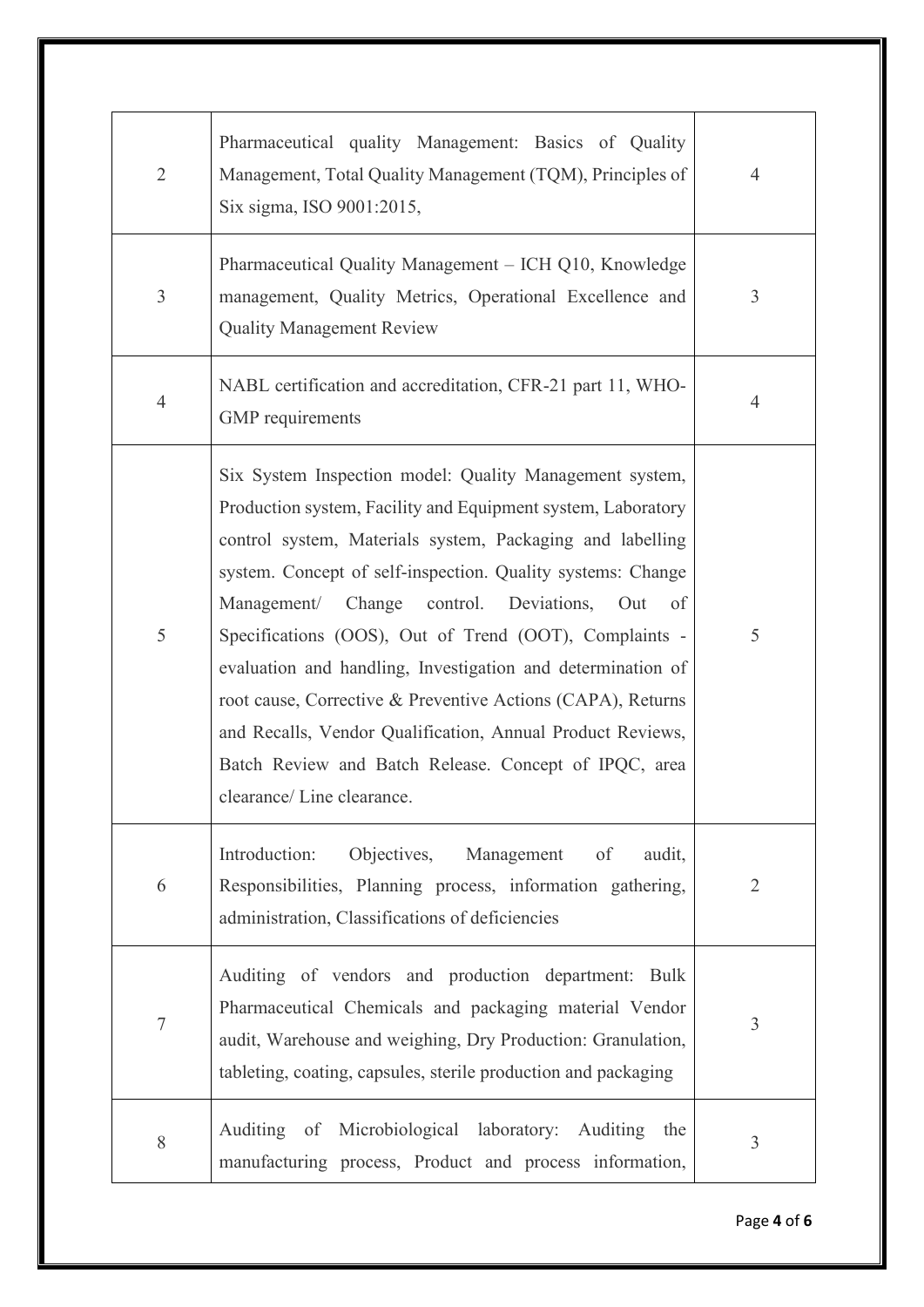|                    | General areas of interest in the building raw materials, Water,<br>Packaging materials                                                                         |    |
|--------------------|----------------------------------------------------------------------------------------------------------------------------------------------------------------|----|
| 9                  | Auditing of Quality Assurance and engineering department:<br>Quality Assurance Maintenance, Critical systems: HVAC,<br>Water, Water for Injection systems, ETP |    |
| <b>Total Hours</b> |                                                                                                                                                                | 30 |

### **Expected Course Outcomes:**

After completion of course, the attendee shall be able to

| CO <sub>1</sub> | Understand the Quality Systems aspects in a pharmaceutical industry                          |
|-----------------|----------------------------------------------------------------------------------------------|
| CO <sub>2</sub> | To appreciate the importance of documentation                                                |
| CO <sub>3</sub> | To understand the scope of quality certifications applicable to Pharmaceutical<br>industries |
| CO <sub>4</sub> | To understand the importance of compliance auditing and the methodology of<br>auditing       |
| CO <sub>5</sub> | To understand audit process, checklist for auditing and reporting                            |

### **Evaluation:**

Through different modes like submission of assignments, Mid-course and end course examination.

## **Certification:**

Certificate will be awarded to successful students who will attend at least 80% of scheduled activities and qualify the examination.